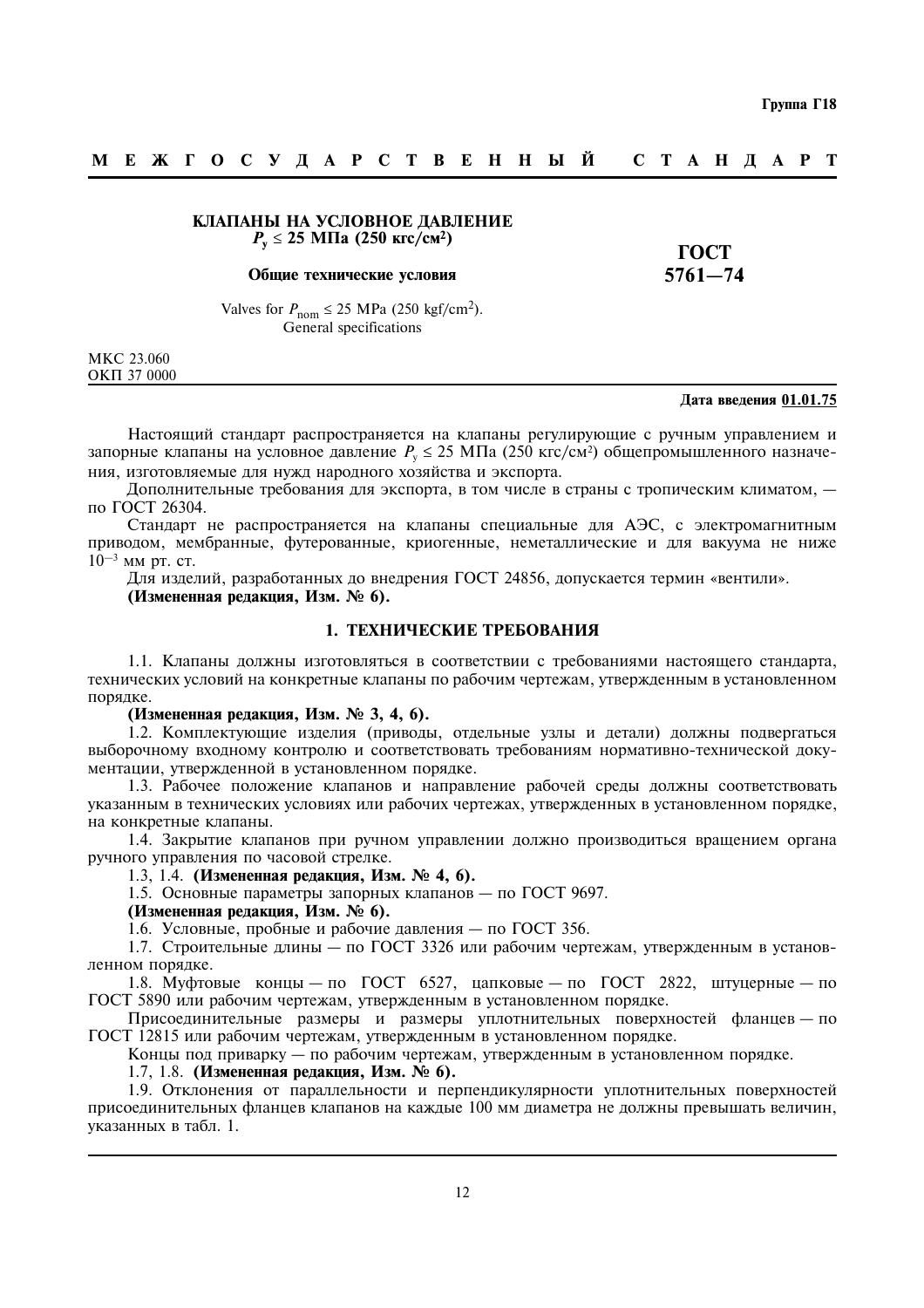#### Таблина 1

| $P_{\rm V}$ , МПа (кгс/см <sup>2</sup> ) | $D_{\rm v}$ | Предельное отклонение |
|------------------------------------------|-------------|-----------------------|
| До 1,6 (16) вкл.                         | До 200 вкл. | 0,20                  |
|                                          | Св. 200     | 0,30                  |
| 2,5 и 4,0 (25 и 40)                      | Все размеры | 0,20                  |
| 6,4 (64) и св.                           | До 200 вкл. | 0,10                  |
|                                          | Св. 200     | 0,15                  |

Размеры, мм

1.10. Оси резьб в муфтах, цапках и штуцерах проходных клапанов должны составлять угол 180°, угловых клапанов  $-90^\circ$ ; предельное отклонение — не более 2°.

# 1.9, 1.10. (Измененная редакция, Изм. № 4, 6).

1.11. Предельные отклонения на размер «под ключ» для необработанных шестигранных поверхностей, отлитых в землю или кокиль, деталей не должны превышать указанных в табл. 2.

Таблица 2

| Номинальный размер    | От 19 до 30 | От 32 до 50 | От 55 до 60 | От 70 до 105 |
|-----------------------|-------------|-------------|-------------|--------------|
| Предельное отклонение |             | $-L,0$      | $-2,4$      | —∠.օ         |

Размер «Подключ», мм

1.12. Штампованные поковки - по ГОСТ 7505 и ГОСТ 8479.

#### (Измененная редакция, Изм. № 6).

1.13. Не указанные в конструкторской документации допуски формы и расположения обработанных поверхностей должны ограничиваться полем допуска на размер или расстояние между поверхностями.

Отклонения обрабатываемых угловых размеров, не ограниченных допусками, не должны превышать допуска по АТ' α 13 ГОСТ 8908.

Предельные отклонения радиусов обрабатываемых поверхностей, не ограниченных допусками, - по классу «очень грубый» ГОСТ 25670\*.

При отсутствии на чертежах указаний о радиусах сопряжений одной поверхности с другой они должны быть выполнены радиусами, равными естественному радиусу притупления инструмента.

#### (Измененная редакция, Изм. № 2, 4).

1.14. Вмятины и заусенцы на поверхности резьбы, препятствующие навинчиванию проходного калибра, не допускаются. Для метрических резьб, выполняемых с полем допуска 8g и 7H, и трубных резьб, выполняемых по классу точности В, рванины и выкрашивания на поверхности резьбы не допускаются, если они по глубине выходят за пределы среднего диаметра резьбы и общая протяженность рванин и выкрашивания по длине превышает половину витка. На резьбовых втулках, заготовки для которых изготавливаются литьем, на последних витках ходовых резьб, выполненных по классу точности В, допускается не более трех раковин размером и глубиной не более 3 мм.

На метрических резьбах, выполняемых с полем допуска бе и 6Н, и трубных резьбах, выполняемых по классу точности А, на ходовых резьбах шпинделя и сопряженных с ним деталях, на резьбах леталей из коррозионно-стойких и жаростойких сталей, независимо от класса точности резьбы, вмятины, заусенцы, рванины и выкрашивания не допускаются.

1.15. По заказу потребителя допускается изготовление присоединительных фланцев без отверстий пол болты и шпильки.

1.16. Сварные швы должны быть очищены от шлака и брызг. Переход от основного металла к наплавленному должен быть плавным, без подрезов и наплывов. Ширина и высота швов должны быть равномерными.

1.17. Методы и объемы контроля сварных швов должны оговариваться в соответствующей конструкторской документации.

(Измененная редакция, Изм. № 6).

<sup>\*</sup> С 1 января 2004 г. ввелен в лействие ГОСТ 30893.1-2002.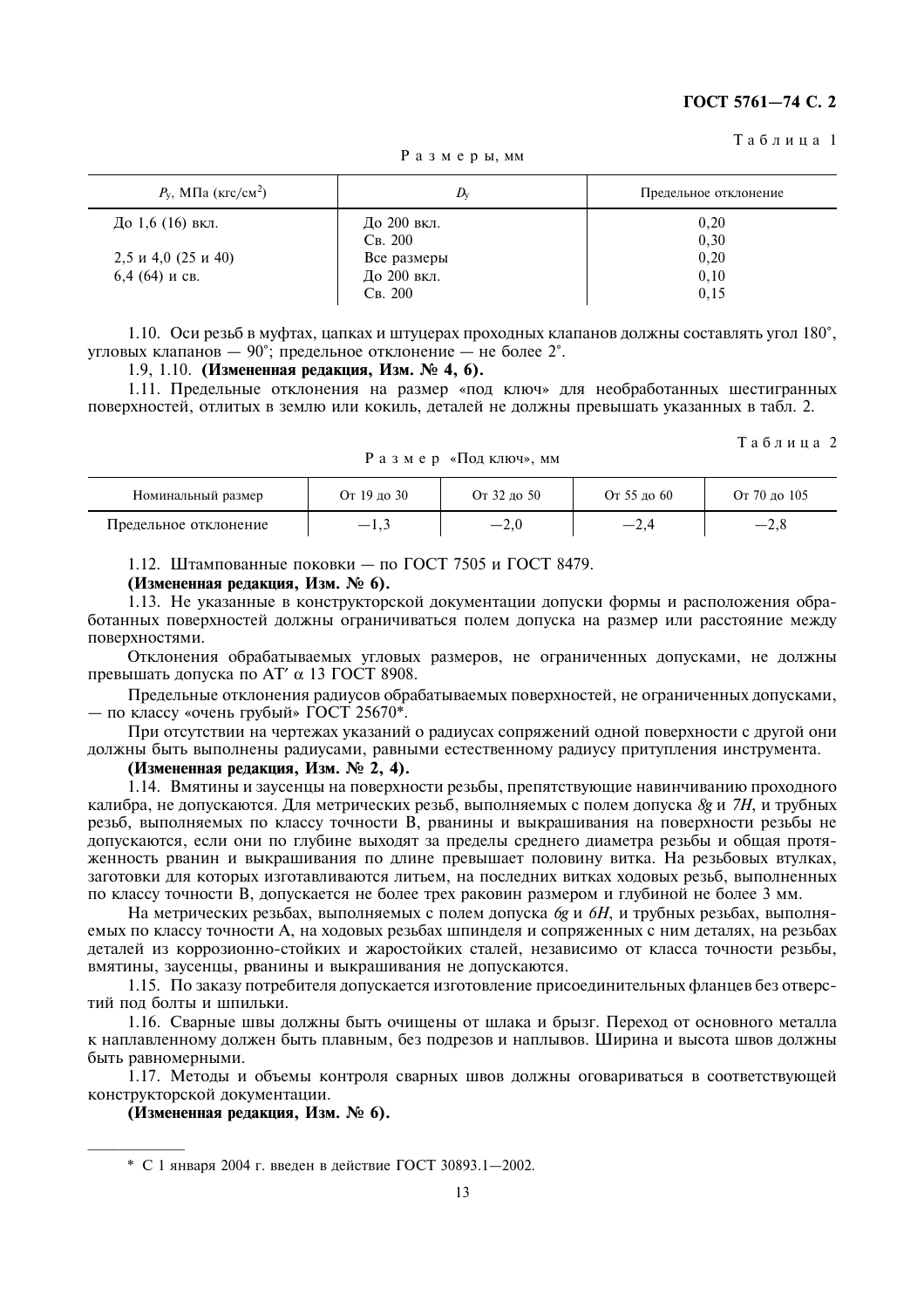# C. 3 FOCT 5761-74

1.18. Проверка качества термообработки измерением твердости не должна вести к порче рабочих поверхностей деталей. При невозможности определения твердости без повреждения рабочих поверхностей допускается проводить проверку на образце-свидетеле из этого же материала.

Образцы-свидетели должны термически обрабатываться одновременно с деталями и помещаться в печь в равных условиях.

Контроль твердости — по ГОСТ 9012 и ГОСТ 9013.

1.19. Методы контроля антикоррозионных покрытий деталей – по ГОСТ 9.302.

1.20. Перед сборкой все детали должны быть очищены от загрязнения.

Не допускаются к сборке детали, имеющие забоины и другие механические повреждения на рабочих поверхностях сопрягаемых деталей.

# (Измененная релакция, Изм. № 6).

1.21. После окончательного уплотнения сальниковой набивки втулка сальника должна войти в гнездо не более чем на 30 % своей высоты, но не менее 2 мм.

# (Измененная редакция, Изм. № 5).

1.22. Материалы деталей и сварных швов, работающих под давлением, должны быть прочными и плотными.

Пропуск среды через места соединения, сальниковые уплотнения и сильфонные сборки не допускается.

#### (Измененная редакция, Изм. № 6).

1.22а. Требования по герметичности в затворе, а также верхнего уплотнения (при его наличии) указываются в технических условиях на конкретные клапаны.

#### (Введен дополнительно, Изм. № 6).

1.23. В собранных клапанах шпильки должны быть завернуты до упора, концы болтов и шпилек должны выступать из гаек не менее чем на один шаг резьбы.

# (Измененная редакция, Изм. № 6).

1.24. (Исключен, Изм. № 6).

1.25. Показатели надежности, критерии отказов и предельного состояния должны быть указаны в технических условиях на конкретные клапаны.

1.26. В комплект клапанов должны входить:

излелие в сборе:

запасные части, инструмент, принадлежности согласно ведомости ЗИП на конкретное изделие (при необходимости);

паспорт:

техническое описание и инструкция по эксплуатации.

В комплект клапанов с невстроенными приводами должны входить дополнительно паспорт. техническое описание и инструкция по эксплуатации на привод.

Клапаны, отгружаемые в один адрес по одному товаросопроводительному документу, должны сопровождаться двумя комплектами эксплуатационной документации, а при массовом производстве - в количестве не более 10 шт.

По требованию заказчика предприятие-изготовитель обеспечивает его эксплуатационной документацией в необходимом количестве. Запрещается эксплуатация клапанов при отсутствии эксплуатационной документации.

1.25; 1.26. (Измененная редакция, Изм. № 6).

# 2а. ТРЕБОВАНИЯ БЕЗОПАСНОСТИ

2а.1. Требования безопасности — по ГОСТ 12.2.063. (Введен дополнительно, Изм. № 4).

# 2. ПРИЕМКА

## (Измененная редакция, Изм. № 6).

2.1. Для проверки соответствия клапанов требованиям настоящего стандарта устанавливаются следующие виды испытаний по ГОСТ 16504:

приемосдаточные; периодические; типовые.

 $14$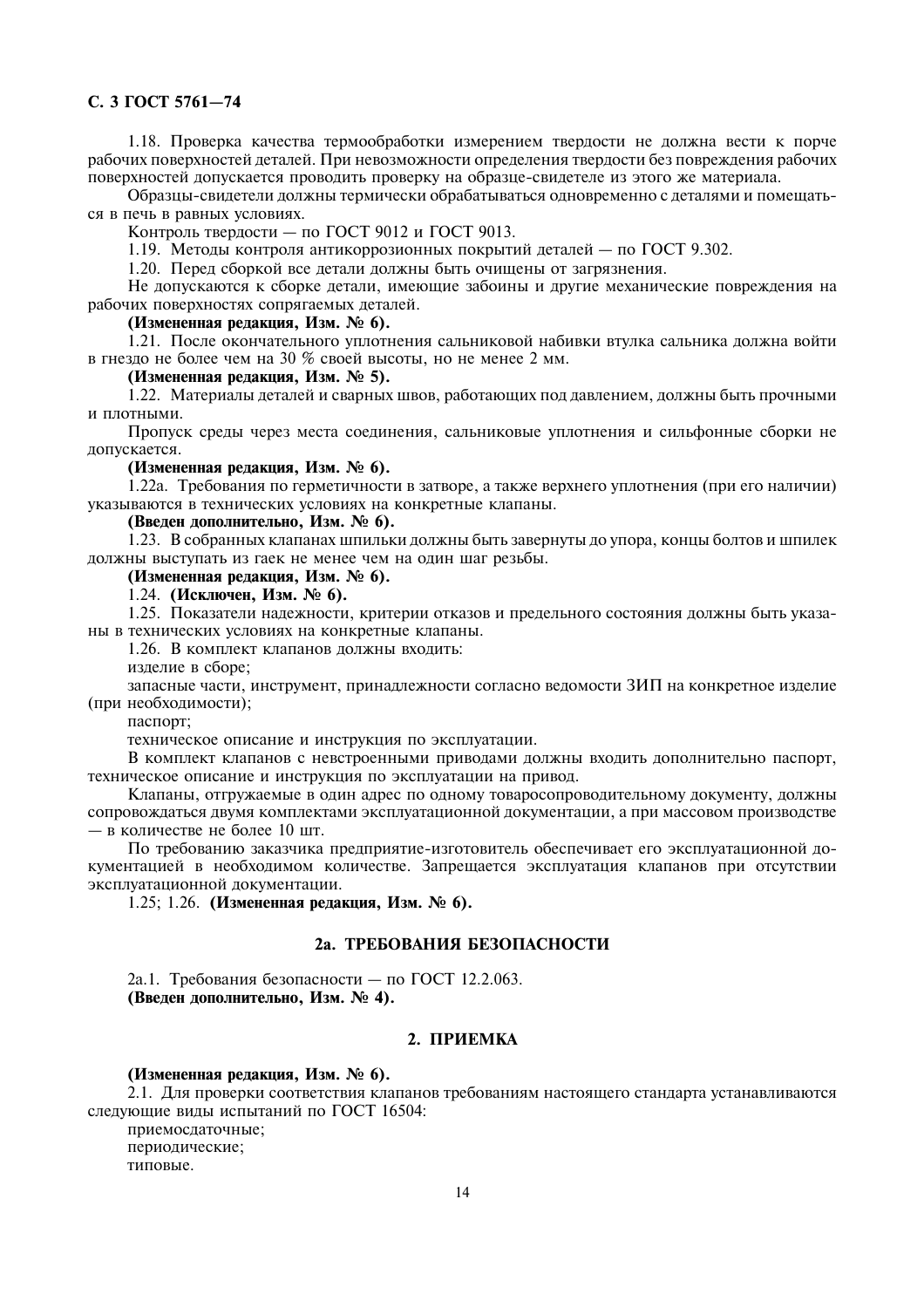2.2. При приемосдаточных испытаниях каждый клапан должен быть подвергнут предприятием-изготовителем внешнему осмотру и следующим испытаниям:

на прочность и плотность материала деталей и сварных швов, внутренние полости которых находятся под давлением среды;

на герметичность: затвора, сальниковых уплотнений, сильфонных сборок, прокладочных соединений и верхнего уплотнения, если требование его герметичности оговорено в технических условиях на конкретные клапаны:

на вакуумную плотность: затвора, мест соединений и материала по отношению к внешней среде, если требования по вакуумной плотности оговорены в технических условиях на конкретные клапаны.

Допускается объем испытаний клапанов из чугуна, цветных материалов и сплавов при крупносерийном производстве устанавливать в технических условиях на конкретное изделие.

2.1; 2.2. (Измененная редакция, Изм. № 4, 6).

2.3. Объем и порядок проведения периодических испытаний — в соответствии с требованиями нормативно-технической документации, утвержденной в установленном порядке.

#### (Измененная редакция, Изм. № 6).

2.4. Типовые испытания должны проводиться при изменении конструкции или технологии изготовления клапанов, если эти изменения могут повлиять на технические характеристики и работоспособность изделий.

(Измененная редакция, Изм. № 4, 6).

2.5. Сбор информации, подконтрольная эксплуатация, периодические и типовые испытания должны проводиться предприятием-изготовителем по программам, составленным предприятиемизготовителем и согласованным с головным предприятием (организацией).

# 3. МЕТОЛЫ ИСПЫТАНИЙ

3.1. Испытания на прочность и плотность материала и на герметичность должны проводиться до окраски клапанов.

При гидравлических испытаниях должно быть обеспечено вытеснение воздуха из внутренних полостей испытуемых деталей.

Жидкая среда, оставшаяся после испытаний, должна быть удалена.

(Измененная редакция, Изм. № 4, 6).

3.1а. Внешним осмотром проверяют комплектность изделия, полноту и правильность маркировки.

Контроль размеров, указанных на сборочном чертеже, проводится с помощью универсального или специального измерительного инструмента.

3.16. Клапаны испытывают на стендах с использованием контрольно-измерительных средств, обеспечивающих заданные условия испытаний и погрешности измерений параметров.

3.1в. Предельные отклонения от номинальных значений измеряемых параметров, не указанные в технических условиях на конкретные клапаны, не должны превышать:

 $\pm$  1,5 % — для давления;

± 5 °C - для температуры;

 $\pm$  5 с — лля времени.

3.1г. Испытательные среды: вода - по ГОСТ 2874\*, воздух - по ГОСТ 17433, класс 7 или 9.

При отсутствии в технических условиях указания о состоянии рабочей среды испытательную среду выбирает изготовитель.

3.2а. Испытание на прочность и плотность материала, герметичность сальниковых уплотнений и соединений следует проводить подачей среды во входной патрубок при заглушенном выходном и открытом затворе.

3.1а–3.1г; 3.2а. (Введены дополнительно, Изм. № 6).

3.2. Испытания на прочность и плотность материала и герметичность клапанов должны проводиться при постоянном давлении в течение времени, необходимого для осмотра клапанов.

# (Измененная редакция, Изм. № 4, 6).

3.3. Испытания на прочность и плотность материала клапанов должны проводиться водой давлением  $P_{\text{nn}}$ .

\* На территории Российской Фелерации лействует ГОСТ Р 51232-98.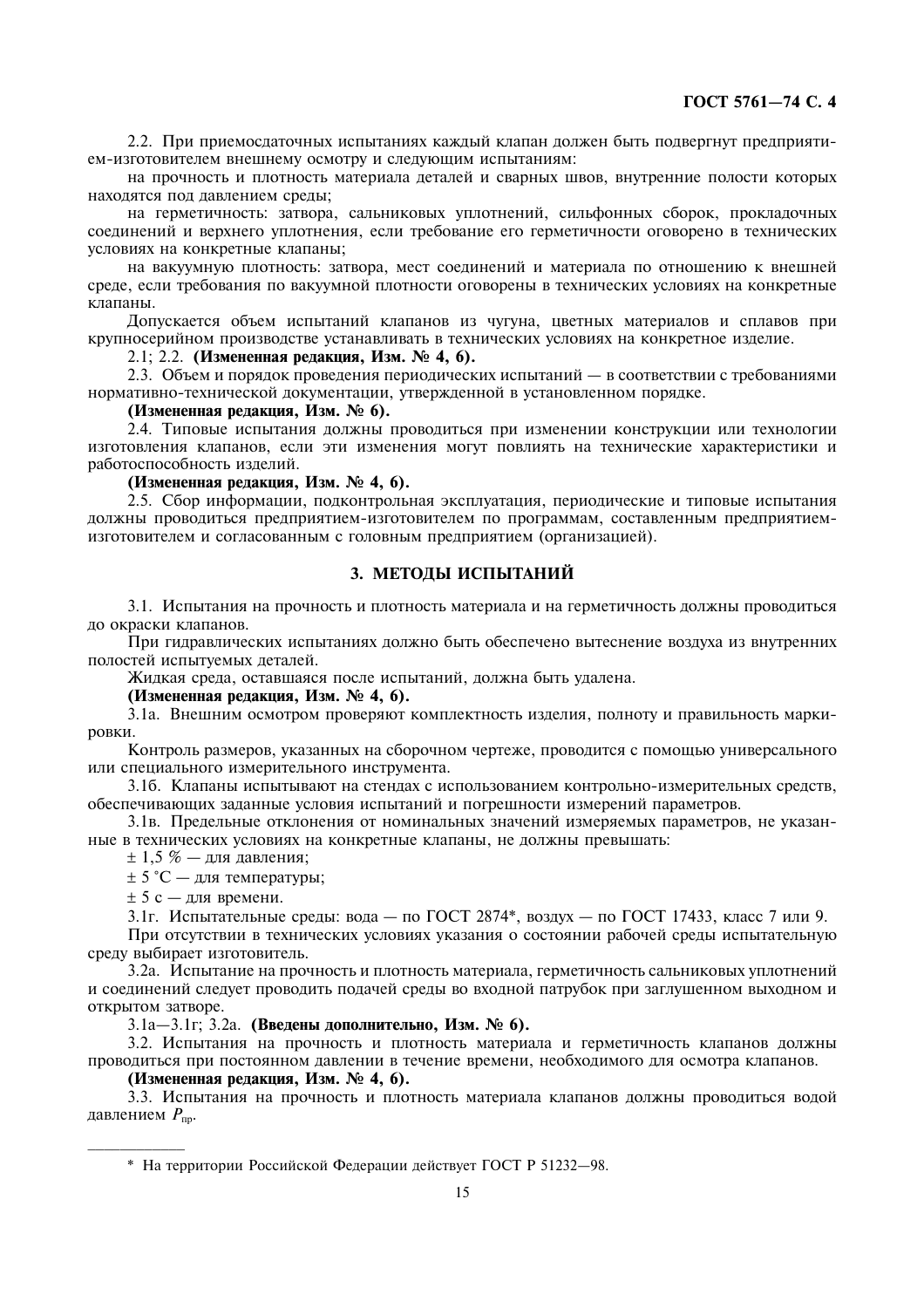# C. 5 FOCT 5761-74

Клапаны, предназначенные для газообразных, взрывоопасных, легковоспламеняющихся и токсичных сред, должны дополнительно испытываться на плотность материала и сварных швов воздухом давлением  $P_v$  или  $P_v$ .

Корпуса клапанов с рубашками для обогрева или охлаждения должны быть дополнительно испытаны на прочность и плотность материала сварных швов и рубашки водой давлением. указанным в рабочих чертежах.

Цилиндры пневмоприводов или гидроприводов клапанов должны быть испытаны на прочность и плотность водой давлением 1,5  $P_{\text{n}}$  управляющей среды.

Допускается:

подвергать испытаниям на прочность и плотность материала как клапаны в собранном виде, так и отлельные летали:

проводить испытания клапанов, предназначенных для нефтепродуктов, на прочность керосином пробным давлением  $P_{\text{m}}$ , на плотность керосином условным давлением  $P_{\text{v}}$ . При этом дополнительные испытания на плотность материала воздухом не проводить;

проводить испытания на прочность и плотность материала клапанов воздухом пробным давлением  $P_{\text{no}}$  в специально оборудованном боксе при соблюдении требований безопасности.

Материал деталей считается прочным, если не обнаружено механических разрушений или видимых остаточных деформаций. Контроль визуальный.

Материал деталей и сварные швы считают плотными, если при испытании:

волой — не обнаружено течи. потения. Контроль визуальный:

воздухом - не обнаружено пропуска воздуха. Контроль проводится пузырьковым методом способом обмыливания или погружением в воду.

# (Измененная редакция, Изм. № 6).

3.4. Детали, в которых течь или «потение» через металл, выявленные при испытании, исправлены заваркой, должны быть повторно подвергнуты испытанию по п. 3.3.

3.5. Испытания клапанов на герметичность в затворе должны проводиться подачей воды, а для газообразных, взрывоопасных, легковоспламеняющихся и токсичных сред — воздуха давлением  $P_y$ или  $P_p$  во входной патрубок при закрытом затворе.

Метод контроля:

при испытании водой — объемным или капельным методом;

при испытании воздухом - путем отвода из полости клапана трубки в емкость с водой на глубину 5-15 мм.

Герметичность должна соответствовать указанной в технических условиях.

Допускается испытания клапанов, предназначенных для нефтепродуктов, проводить кероси-HOM.

### (Измененная редакция, Изм. № 6).

3.5а. Испытания на герметичность сальниковых уплотнений и мест соединений должны проводиться водой, а для газообразных, взрывоопасных, легковоспламеняющихся и токсичных сред — воздухом давлением  $P_v$  или  $P_v$ .

Метод контроля:

при испытании водой - визуальный;

при испытании воздухом - пузырьковым методом-способом обмыливания или погружения в воду.

Пропуск среды не допускается.

Лопускается испытания клапанов, предназначенных для нефтепродуктов, проводить кероси- $HOM$ 

# (Введен дополнительно, Изм. № 6).

3.6. При испытании сальникового уплотнения должны производиться подъем и опускание золотника на весь рабочий ход.

3.7. При испытании на герметичность верхнего уплотнения должно производиться двукратное перекрытие затвора.

3.8. Испытание на герметичность затвора должно проводиться при горизонтальном или наклонном расположении шпинделя (за исключением клапанов, установочное положение которых только с вертикальным расположением шпинделя).

Испытание должно проводиться при двукратном подъеме и опускании золотника на 30 % рабочего хола.

При испытании смазка уплотнительных поверхностей затвора не допускается.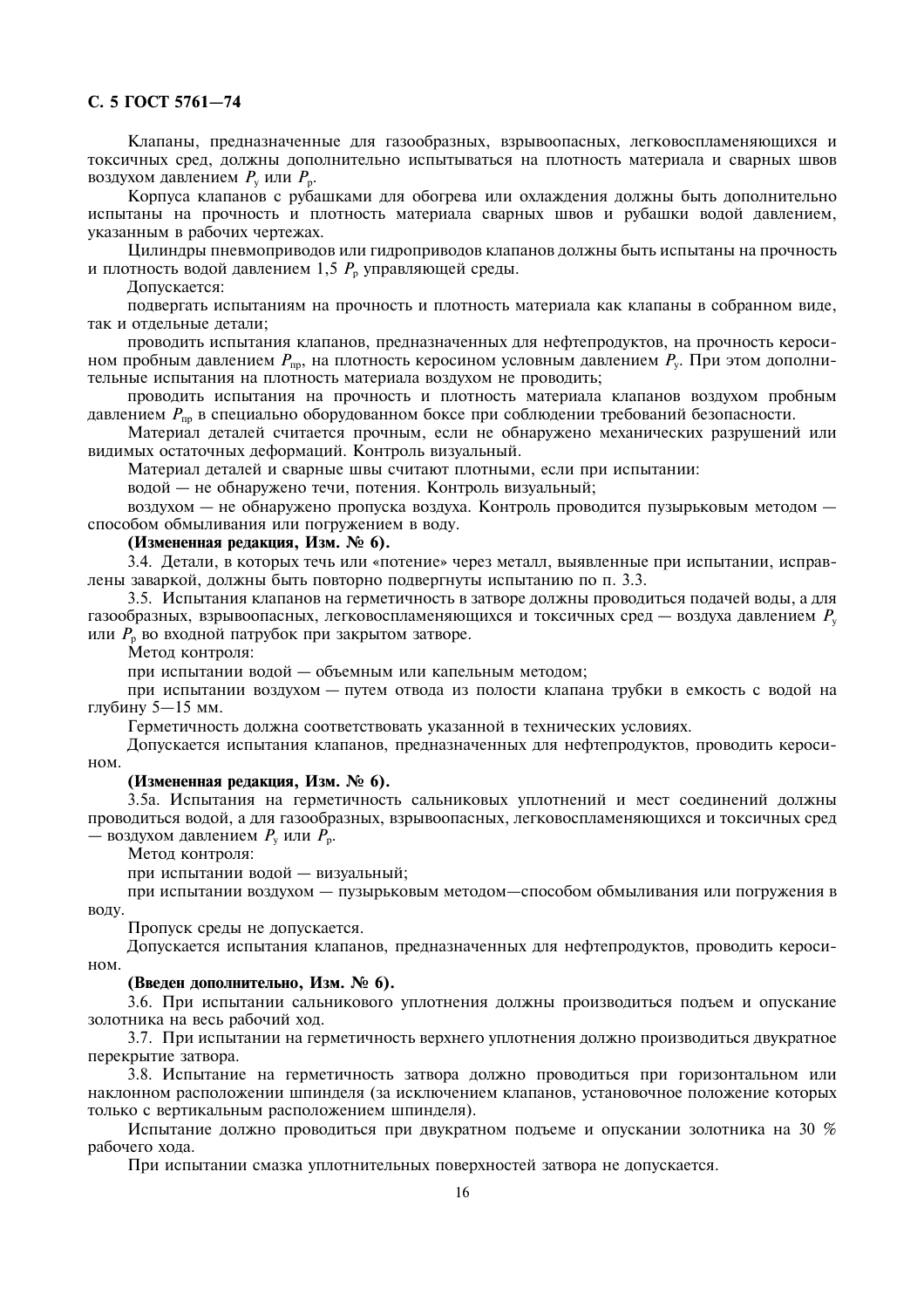Клапаны должны быть закрыты крутящим моментом, указанным в конструкторской документании.

### (Измененная редакция, Изм. № 3, 4, 6).

3.8а. Испытания электроприводных клапанов должны проводиться штатным приводом, указанным в конструкторской документации.

Лопускается проводить испытания клапанов технологическим электроприводом или тарированным ключом.

## (Введен дополнительно, Изм. № 6).

3.9. Сильфонные сборки должны подвергаться следующим испытаниям:

на прочность водой давлением 1,25  $P_{\rm n}$ ;

на плотность воздухом  $P_n$ .

Сильфон при испытании должен быть предохранен от сжатия.

3.10. (Исключен, Изм. № 2).

3.11. Клапаны должны подвергаться специальным испытаниям на ударо- и вибростойкость по указанию технических условий или рабочих чертежей, утвержденных в установленном порядке, на конкретные клапаны.

(Измененная редакция, Изм. № 4, 6).

# 4. МАРКИРОВКА, УПАКОВКА, ТРАНСПОРТИРОВАНИЕ И ХРАНЕНИЕ

4.1. Маркировка и отличительная окраска клапанов - по ГОСТ 4666.

# (Измененная редакция, Изм. № 4, 6).

4.2. При наличии запасных деталей маркировка их должна наноситься непосредственно на летали или на полвешенные к ним бирки с обозначением излелия, которое они комплектуют.

4.3. Неокращенные или не имеющие покрытий наружные обработанные поверхности леталей клапанов и ЗИП из углеродистой стали и чугуна должны быть подвергнуты консервации по ГОСТ 9.014.

Срок консервации - 3 года.

# (Измененная редакция, Изм. № 3, 4, 6).

4.4. Клапаны должны быть упакованы в тару по ГОСТ 2991 и ГОСТ 10198 или контейнеры. Упаковка должна обеспечивать зашиту клапанов от повреждений во время перевозок всеми видами транспорта, при перевалках и хранении.

Допускается упаковка клапанов в ящики из гофрированного картона по ГОСТ 9142.

#### (Измененная редакция, Изм. № 4, 5, 6).

4.5. При наличии на клапанах электроприводов или невстроенных других приводов последние должны быть упакованы в ту же или другую тару.

# (Измененная редакция, Изм. № 4, 6).

4.6. Маркировка транспортной тары — по ГОСТ 14192.

4.7. Клапаны могут транспортироваться без упаковки в тару или контейнеры. При этом установка клапанов на транспортные средства должна исключать возможность ударов друг о друга, внутренние поверхности должны быть предохранены от загрязнений, а привалочные поверхности и навесные устройства - от повреждений.

# (Измененная редакция, Изм. № 6).

4.8. Условия транспортирования и хранения: клапанов с электроприводом - 4 (Ж2) по ГОСТ 15150, остальных - 7 (Ж1) по ГОСТ 15150. Допускается применение других условий транспортирования и хранения, указанных в технических условиях на конкретные изделия.

Для клапанов, упакованных в ящики из гофрированного картона, условия транспортирования и хранения по группе 5 (ОЖ4) ГОСТ 15150.

# (Измененная редакция, Изм. № 2, 4, 5, 6).

4.9. Клапаны транспортируются транспортом всех видов в соответствии с правилами перевозки грузов, действующими на транспорте данного вида.

4.10. Допускается перевозка клапанов пакетами. Формирование пакетов - в соответствии с нормативно-технической документацией, утвержденной в установленном порядке.

#### (Измененная редакция, Изм. № 6).